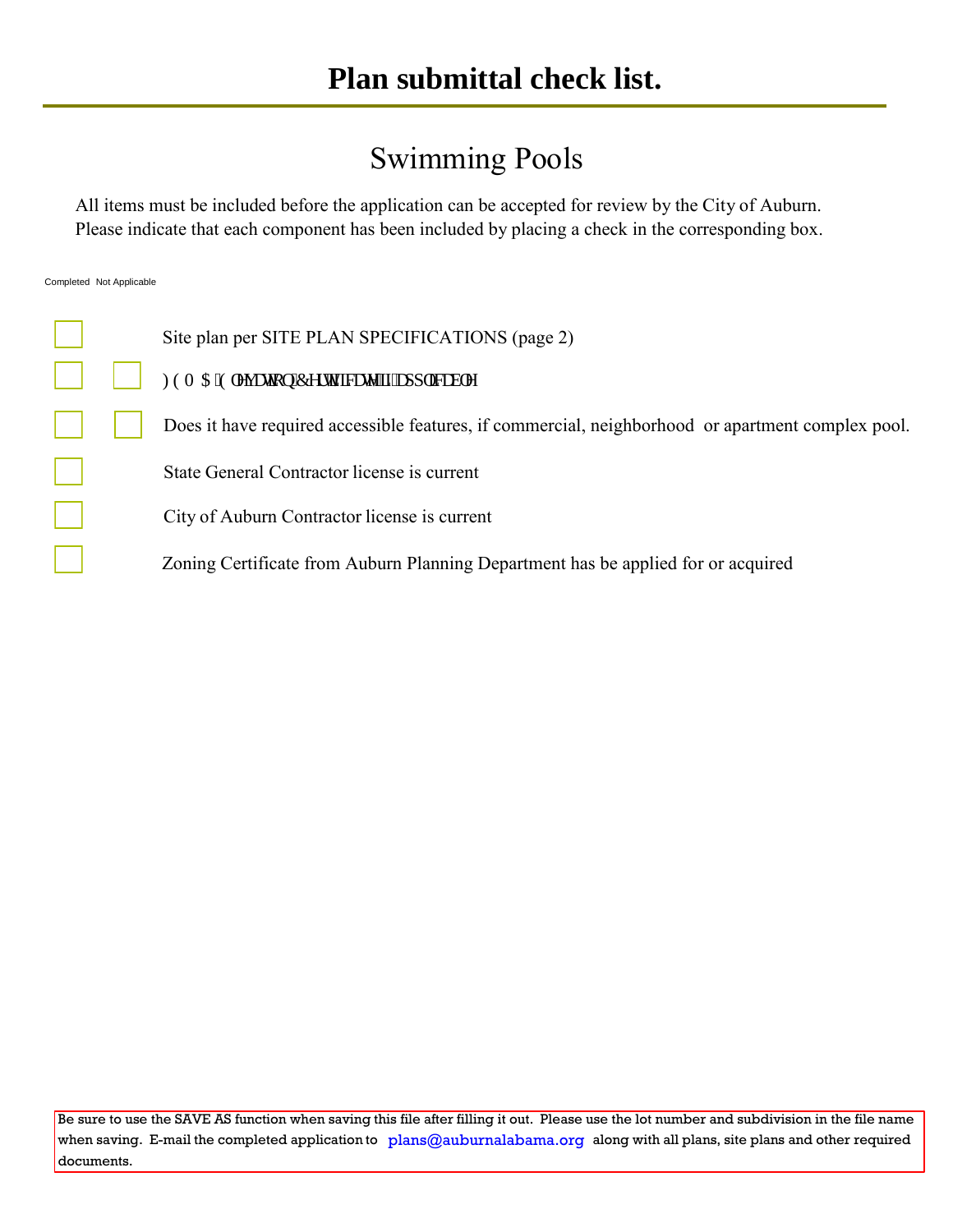# City of Auburn Site Plan Specifications

The following information is required on all site plans that are submitted for all Swimming Pool Construction.

### **Written Information**

Lot number and subdivision Building footprint Pool location Date Name and contact information for design professional Lot area in Square feet Total proposed impervious surface area in square feet (includes all areas covered by pavement **and** structures)

### **Graphic Information**

Pool Location Setbacks to property lines from pool on front, rear, and each side North Arrow Adjacent street names and R.O.W widths Lot line dimensions and bearings Scale Impervious surface outlines with area in square feet, labeled by type (i.e. driveway, sidewalk, and patio) and shaded or otherwise marked so as to be clearly distinguishable from buildings and other features. Do not include impervious surfaces that are not on the actual lot. Utilities (water, sewer, storm, electrical) Driveway location Easements shown on the final recorded plat Porches, patios, decks Flood Zones Stream Buffers Required Minimum Finished floor elevations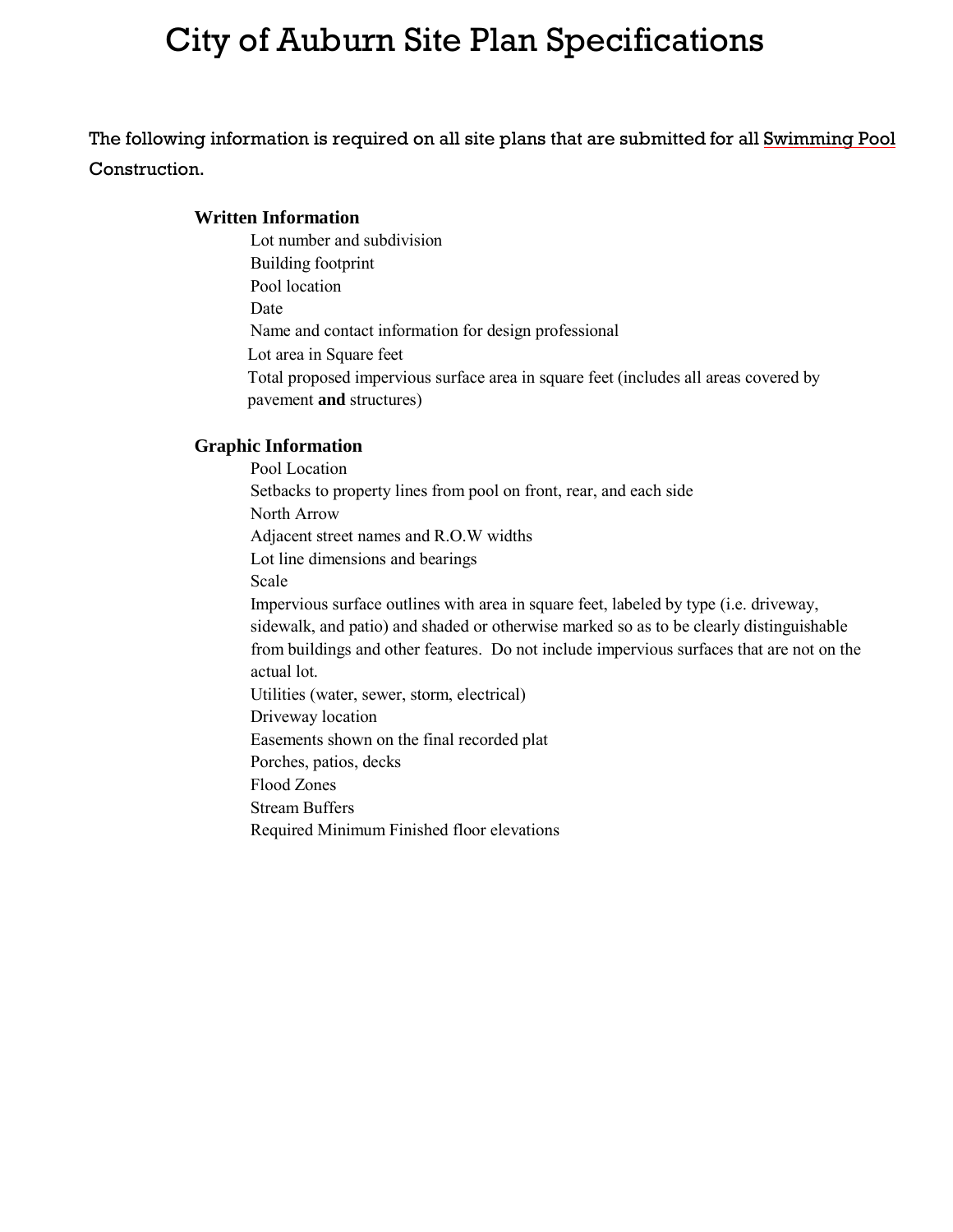

## Swimming Pool / Hot Tub Permit Application

**Codes Enforcement 171 North Ross Street Auburn, AL 334-501-3176**

**GENERAL CONTRACTOR INFORMATION**

Home of Auburn University

| Contractor<br><b>Home Owner</b>                                                       |                             |                    |  |  |
|---------------------------------------------------------------------------------------|-----------------------------|--------------------|--|--|
| Company Name:                                                                         | <b>Contact Person:</b>      |                    |  |  |
| Address:                                                                              | Phone:                      |                    |  |  |
| Email Address:                                                                        | Fax:                        |                    |  |  |
| State Contractors Lic. #:<br>Exp. Date:                                               | City Business Lic: $\#\n$   | Exp. Date:         |  |  |
| <b>SITE LOCATION</b>                                                                  |                             |                    |  |  |
| Site Address:                                                                         |                             |                    |  |  |
| Subdivision:                                                                          | Lot $#$                     |                    |  |  |
| <b>PROJECT DESCRIPTION</b>                                                            |                             |                    |  |  |
|                                                                                       |                             |                    |  |  |
| Residential<br>Type of pool/hot tub:                                                  | Commercial                  |                    |  |  |
| <b>Construction Cost:</b><br>Pool size:                                               |                             |                    |  |  |
| Front property line:<br>Distance from:                                                | ft.<br>Side property lines: | ft. and<br>ft.     |  |  |
| Rear property line:                                                                   | ft.<br>Easements:           | ft.                |  |  |
| Structure:<br>lft.                                                                    |                             |                    |  |  |
| Square footage of concrete pool deck:<br>sq. ft.                                      |                             |                    |  |  |
| <b>Check if Residence is located in a:</b><br>Flood Plain<br><b>Historic District</b> |                             |                    |  |  |
| <b>Project Description:</b>                                                           |                             |                    |  |  |
|                                                                                       |                             |                    |  |  |
| This section to be filled out by Codes Enforcement:                                   |                             |                    |  |  |
| <b>DATE RECEIVED</b>                                                                  | PERMIT#                     | <b>RECEIVED BY</b> |  |  |

Be sure to use the SAVE AS function when saving this file after filling it out. Please use the lot number and subdivision in the file name when saving. E-mail the completed application to [plans@auburnalabama.org](mailto:plans@auburnalabama.org)along with all plans, site plans and other required documents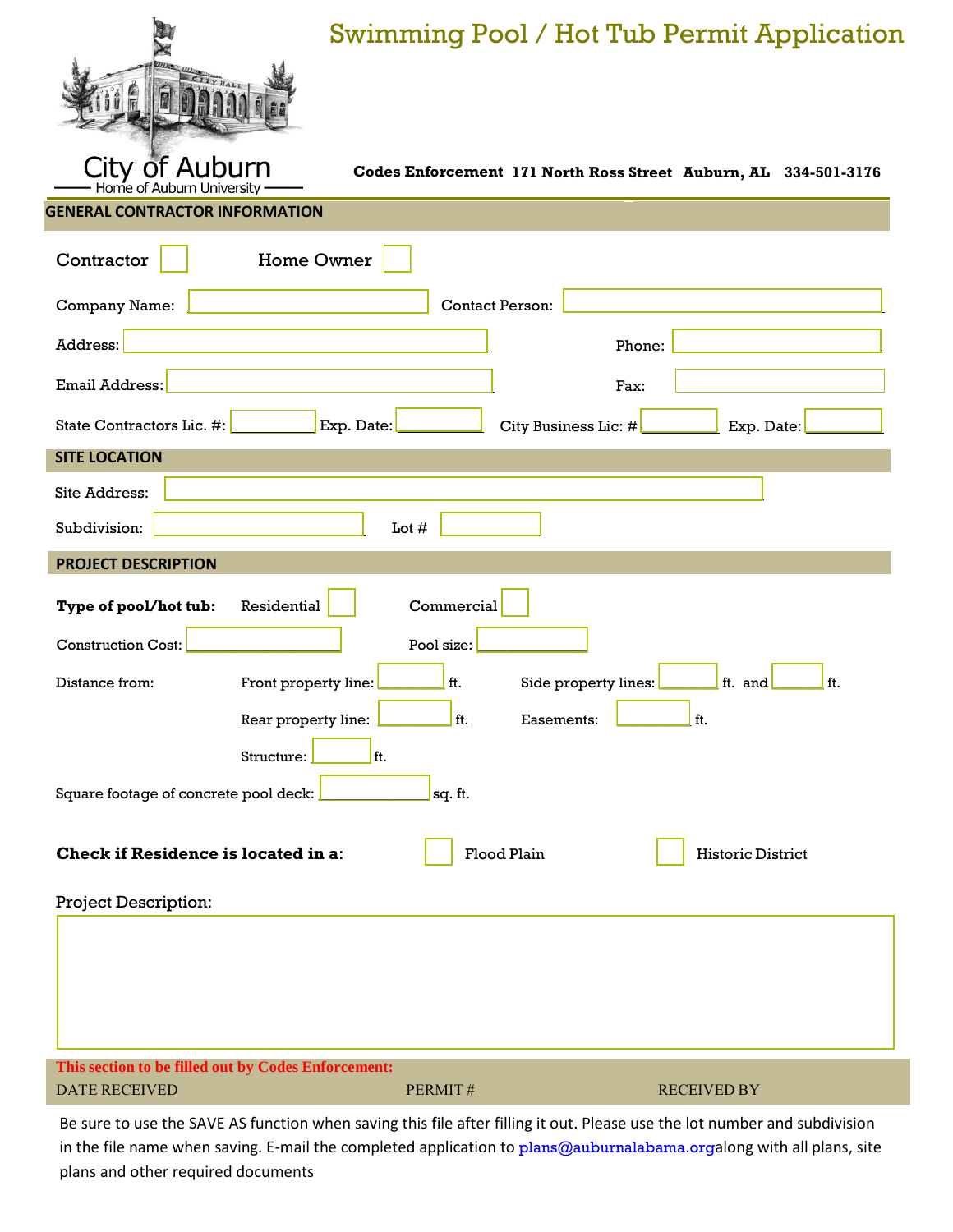

Property Owner Address

I, (we), the undersigned, understand the following requirements for building a pool. **I, (we), further understand that this protection must be in place prior to the pool being filled with water.**

\_\_\_\_\_\_\_\_\_\_\_\_\_\_\_\_\_\_\_\_\_\_\_\_\_\_\_\_\_\_\_\_ \_\_\_\_\_\_\_\_\_\_\_\_\_\_\_\_\_\_\_\_\_\_\_\_\_\_\_\_\_\_\_\_\_

A minimum 4 foot tall fence that will not allow passage of a 4 inch sphere. If a chain link fence or fences with horizontal or diagonal members are used then additional requirements apply.

Gates shall swing out and be self-closing and have latches that meet Appendix G of the International Residential Code or section 3109.4.1.7 of the International Building Code; whichever may be applicable.\*\*

If the house is used as a barrier then the doors that lead to the pool shall have alarms or other approved systems Appendix G of the International Residential Code or section 3109.4.1.7 of the International Building Code; whichever may be applicable.\*\*

Suction inlets shall have approved anti-vortex covers and an alternative backup system which will provide vacuum relief should grate covers be missing.

See reverse side of this form for detailed explanation of barrier requirements. \*\*

**Final Inspection** is required before the pool can be used.

\*\*Please save the copy of Appendix G that is attached to this form for your reference during the design and construction of your required barrier.

This agreement to comply is necessary for a construction permit to be issued to the contractor.

\_\_\_\_\_\_\_\_\_\_\_\_\_\_\_\_\_\_\_\_\_\_\_\_\_\_\_\_\_\_\_\_\_\_\_\_\_\_ \_\_\_\_\_\_\_\_\_\_\_\_\_\_\_\_\_\_\_\_\_\_\_\_\_\_\_\_\_\_

\_\_\_\_\_\_\_\_\_\_\_\_\_\_\_\_\_\_\_\_\_\_\_\_\_\_\_\_\_\_\_\_\_\_\_\_\_ \_\_\_\_\_\_\_\_\_\_\_\_\_\_\_\_\_\_\_\_\_\_\_\_\_\_\_\_\_\_

Owner's Signature Contractor's Signature

Date Date Date